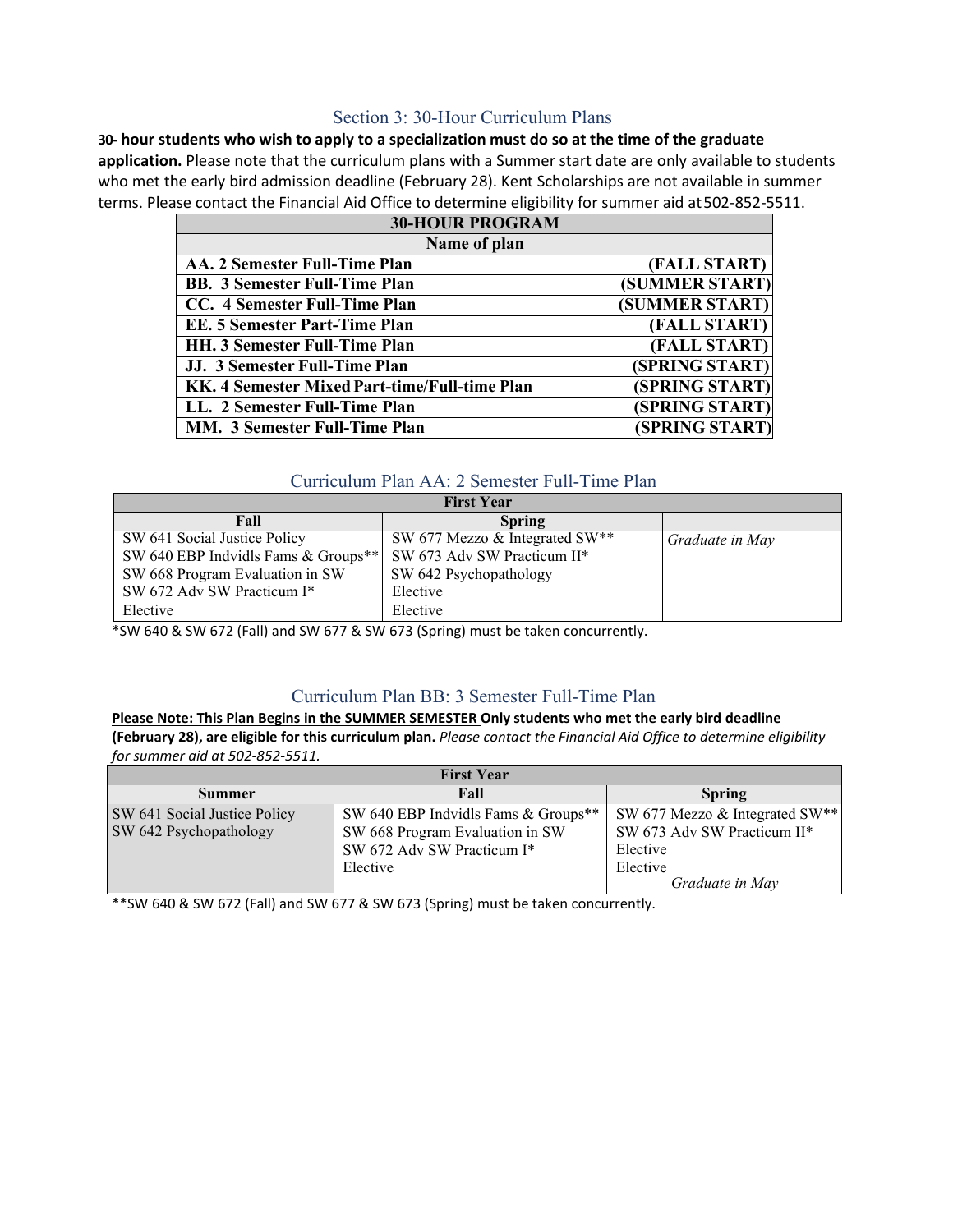# Curriculum Plan CC: 4 Semester Full-Time Plan

**Please Note: This Plan Begins in the SUMMER SEMESTER Only students who met the early bird deadline (February 28), are eligible for this curriculum plan.** This plan is NOT available to specialization students because not all 3 specialization electives are offered in summer semesters. *Please contact the Financial Aid Office to determine eligibility for summer aid at 502-852-5511.*

| <b>First Year</b>     |                                     |                                |  |
|-----------------------|-------------------------------------|--------------------------------|--|
| <b>Summer</b>         | Fall                                | <b>Spring</b>                  |  |
| SW 641 Social Justice | SW 640 EBP Indvidls Fams & Groups** | SW 677 Mezzo & Integrated SW** |  |
| Policy SW 642         | SW 668 Program Evaluation in SW     | SW 673 Adv SW Practicum II*    |  |
| Psychopathology       | SW 672 Adv SW Practicum I*          | Elective                       |  |
| <b>Second Year</b>    |                                     |                                |  |
| Summer                |                                     |                                |  |
| Elective              | Graduate in August                  |                                |  |
| Elective              |                                     |                                |  |

\*SW 640 & SW 672 (Fall) and SW 677 & SW 673 (Spring) must be taken concurrently.

# Curriculum Plan EE: 5 Semester Part-Time Plan

*Please contact the Financial Aid Office to determine eligibility for summer aid at 502-852-5511.*

| <b>First Year</b>                   |                                 |                 |  |
|-------------------------------------|---------------------------------|-----------------|--|
| Fall                                | <b>Spring</b>                   | Summer          |  |
| SW 641 Social Justice Policy        | SW 668 Program Evaluation in SW | Elective        |  |
| SW 642 Psychopathology              | Elective                        | Elective        |  |
| <b>Second Year</b>                  |                                 |                 |  |
| Fall                                | <b>Spring</b>                   |                 |  |
| SW 640 EBP Indvidls Fams & Groups** | SW 677 Mezzo & Integrated SW**  | Graduate in May |  |
| SW 672 Adv SW Practicum I*          | SW 673 Adv SW Practicum II*     |                 |  |

\*SW 640 & SW 672 (Fall) and SW 677 & SW 673 (Spring) must be taken concurrently.

# Curriculum Plan HH: 3 Semester Full-Time Plan

This plan is NOT available to specialization students because not all specialization electives are offered in summer semesters. *Please contact the Financial Aid Office to determine eligibility for summer aid at 502-852-5511.*

| This plan may not work for some specializations |                                |                    |  |
|-------------------------------------------------|--------------------------------|--------------------|--|
| Fall                                            | <b>Spring</b>                  | Summer             |  |
| SW 641 Social Justice Policy                    | SW 673 Adv SW Practicum II*    | Elective           |  |
| SW 640 EBP Indvidls Fams & Groups**             | SW 677 Mezzo & Integrated SW** | Elective           |  |
| SW 668 Program Evaluation in SW                 | SW 642 Psychopathology         |                    |  |
| SW 672 Adv SW Practicum I*                      | Elective                       | Graduate in August |  |
|                                                 |                                |                    |  |

\*SW 640 & SW 672 (Fall) and SW 677 & SW 673 (Spring) must be taken concurrently.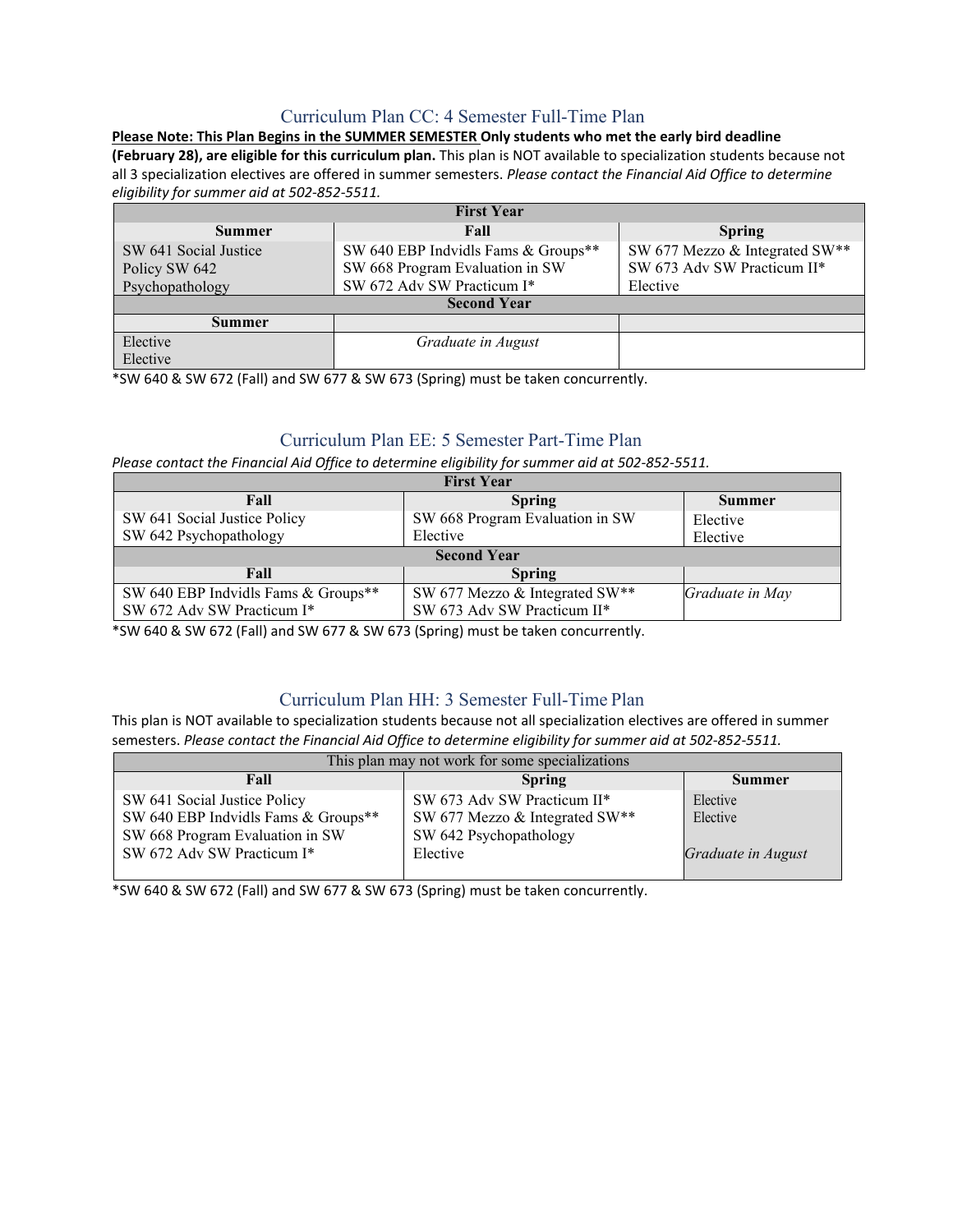# Curriculum Plan JJ: 3 Semester Full-Time Plan

| This plan may not work for some specializations |                                     |                                |  |
|-------------------------------------------------|-------------------------------------|--------------------------------|--|
| <b>Spring</b>                                   | Fall                                | <b>Spring</b>                  |  |
| SW 641 Social Justice Policy                    | SW 640 EBP Indvidls Fams & Groups** | SW 673 Adv SW Practicum II* SW |  |
| SW 642 Psychopathology                          | SW 668 Program Evaluation in SW     | 677 Mezzo & Integrated $SW**$  |  |
|                                                 | SW 672 Adv SW Practicum I*          | Elective                       |  |
|                                                 | Elective                            | Elective                       |  |
|                                                 |                                     | Graduate in May                |  |

*Please contact the Financial Aid Office to determine eligibility for summer aid at 502-852-5511.*

\*SW 640 & SW 672 (Fall) and SW 677 & SW 673 (Spring) must be taken concurrently.

### Curriculum Plan KK: 4 Semester Full-Time Plan

**Please Note: This Plan Begins in the spring semester.** This plan will not work for most specializations due to specialization electives needed in other semesters. *Please contact the Financial Aid Office to determine eligibility for summer aid at 502-852-5511.*

| <b>First Year</b>              |          |                                     |  |
|--------------------------------|----------|-------------------------------------|--|
| <b>Spring</b>                  | Summer   | Fall                                |  |
| SW 641 Social Justice Policy   | Elective | SW 640 EBP Indvidls Fams & Groups** |  |
| SW 642 Psychopathology         | Elective | SW 668 Program Evaluation in SW     |  |
|                                |          | SW 672 Adv SW Practicum I*          |  |
| <b>Second Year</b>             |          |                                     |  |
| <b>Spring</b>                  |          |                                     |  |
| SW 677 Mezzo & Integrated SW** |          |                                     |  |
| SW 673 Adv SW Practicum II*    |          |                                     |  |
| Elective                       |          |                                     |  |
|                                |          |                                     |  |
| Graduate in May                |          |                                     |  |

\*SW 640 & SW 672 (Spring) and SW 677 & SW 673 (Fall) must be taken concurrently.

### Curriculum Plan LL: 2 Semester Full-Time Plan

| *This plan will not work for students who are specializing |                                |                 |
|------------------------------------------------------------|--------------------------------|-----------------|
| <b>Spring</b>                                              | <b>Summer</b>                  |                 |
| SW 640 EBP Indvidls Fams & Groups**                        | SW 677 Mezzo & Integrated SW** | Graduate in May |
| SW 668 Program Evaluation in SW                            | SW 673 Adv SW Practicum II*    |                 |
| SW 672 Adv SW Practicum I*                                 | SW 642 Psychopathology         |                 |
| SW 641 Social Justice Policy                               | Elective                       |                 |
| Elective                                                   | Elective                       |                 |
|                                                            |                                |                 |

\*SW 640 & SW 672 (Spring) and SW 677 & SW 673 (Fall) must be taken concurrently.

# Curriculum Plan MM: 3 Semester Full-Time Plan

| *This plan will not work for students who are specializing |                                |                        |  |
|------------------------------------------------------------|--------------------------------|------------------------|--|
| <b>Spring</b>                                              | <b>Summer</b>                  | Fall                   |  |
| SW 640 EBP Indvidls Fams & Groups**                        | SW 677 Mezzo & Integrated SW** | SW 642 Psychopathology |  |
| SW 668 Program Evaluation in SW                            | SW 673 Adv SW Practicum II*    | Elective               |  |
| SW 672 Adv SW Practicum I*                                 | Elective                       |                        |  |
| SW 641 Social Justice Policy                               | Elective                       |                        |  |
|                                                            |                                | Graduate in December   |  |

\*SW 640 & SW 672 (Spring) and SW 677 & SW 673 (Summer) must be taken concurrently.